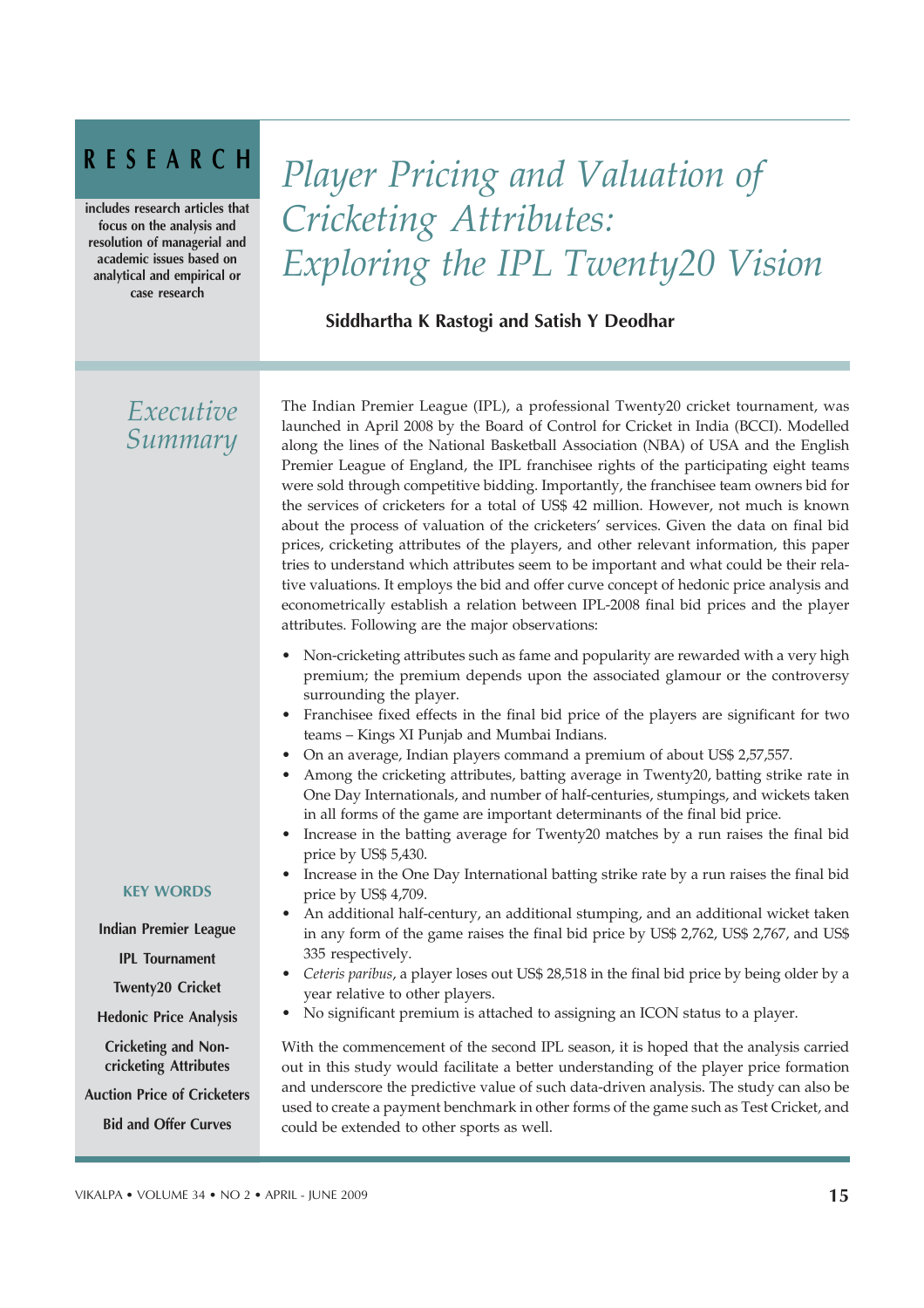The Indian Premier League (IPL), a tournament<br>modelled on the lines of the National Basketball<br>Association (NBA) of USA and the English Pre-<br>mier League of England, made its debut in India in April he Indian Premier League (IPL), a tournament modelled on the lines of the National Basketball Association (NBA) of USA and the English Pre-2008. IPL is a professional Twenty20 cricket league, launched by the Board of Control for Cricket in India (BCCI) and has the backing of the International Cricket Council (ICC). The tournament is played among eight teams, 20 overs being bowled by each team in any given match. The eight teams represent eight different cities of India, the franchisee rights of which are auctioned-off to successful bidders for ten years. The successful bidders include industrial houses such as Reliance Industries and United Breweries, which own the teams—Mumbai Indians and Royal Challengers Bangalore respectively.

The first round of the tournament is played on a double round-robin basis, where each team plays the other seven teams at home and away. The top four teams play the two semi-finals, followed by a final at the end. This makes for 56 league matches, two semi-finals, and a final match. Thus, the tournament involves a total of 59 matches of 20-20 overs each, to be played among eight teams. While eleven players take the field in a match, each team maintains sixteen players. Five of the teams have a designated Icon player, who is paid an amount 15 per cent higher than the highest paid player in that team. The idea of having Icon players stems from the belief that by representing their respective regions, they would be able to generate a keen interest in the team and for the tournament. Virender Sehwag is the Icon player for Delhi, Sourav Ganguly for Kolkata, Rahul Dravid for Bangalore, Yuvraj Singh for Punjab, and Sachin Tendulkar for Mumbai. For every team, there is a catchment area defined as per the geographical location of the city they represent. Each team must have at least four players from its respective catchment area and four Under-22 players. The players from the catchment areas could be an icon player, a Ranji Trophy player, or an Under-22 player. Each team can buy a maximum of eight overseas players; however, only four of them would take the field in a match.

Given the above ground rules, the franchisee owners formed their teams for IPL 2008 by participating in an auction of the cricket players. The prices received by the players varied quite significantly. For example, among the highly prized cricketers, Mahendra Singh Dhoni topped the list with a price of US\$ 1.5 million, i.e., about

Rs. six crores then, while at the other end, players like Dominic Thornely received US\$ 25,000, or Rs. ten lakh then. The details of the teams, players, and their final bid prices are given in Appendix 1. The total auction payment to the players exceeded US\$ 42 million. This trend involving such sky-high payments to IPL players poses the following questions: How are the bidding prices determined? What cricketing attributes and other factors are implicitly decisive in the final bid prices? And, among these attributes, which are valued more than the others? With the commencement of the second IPL season in April 2009, the IPL is here to stay, and, therefore, these questions become quite pertinent.

# LITERATURE REVIEW AND METHODOLOGY

There have been several studies on players' compensation in various sports. For example, Estenson (1994), MacDonald and Reynolds (1994), and Bennett and Flueck (1983) studied player compensation in baseball. Similarly, Dobson and Goddard (1998) and Kahn (1992) considered compensation issues in football. There are also related studies in ice-hockey (Jones and Walsh, 1988) and basketball (Berri, 1999, and Hausman and Leonard, 1997). In cricket, there are a few studies which deal with the scheduling of cricket matches (Armstrong and Willis, 1993; Wright, 1994; and Willis and Terrill, 1994). Barr and Kantor (2004) sought to determine the important characteristics for a batsman in one-day cricket. However, we have not come across any study that links compensation to player attributes. Also, none of the studies use hedonic price analysis, which we describe now, as a unique way of measuring valuation of (cricketing) attributes leading to the formation of player price.

Hedonic price analysis is based on the hypothesis that a good/service can be treated as a collection of attributes that differentiates it from other goods/services. Waugh (1928) propounded this concept based on his observation of different prices for different lots of vegetables. Waugh sought to identify the quality traits influencing daily market prices. Later, Rosen (1974) based his model of product differentiation on the hypothesis that goods are valued for their utility generating attributes. According to him, while making a purchase decision, consumers evaluate product quality attributes, and pay the sum of implicit prices for each quality attribute, which is reflected in the observed market price. Hence, price of a product is nothing but the summation of the shadow prices of all quality attributes.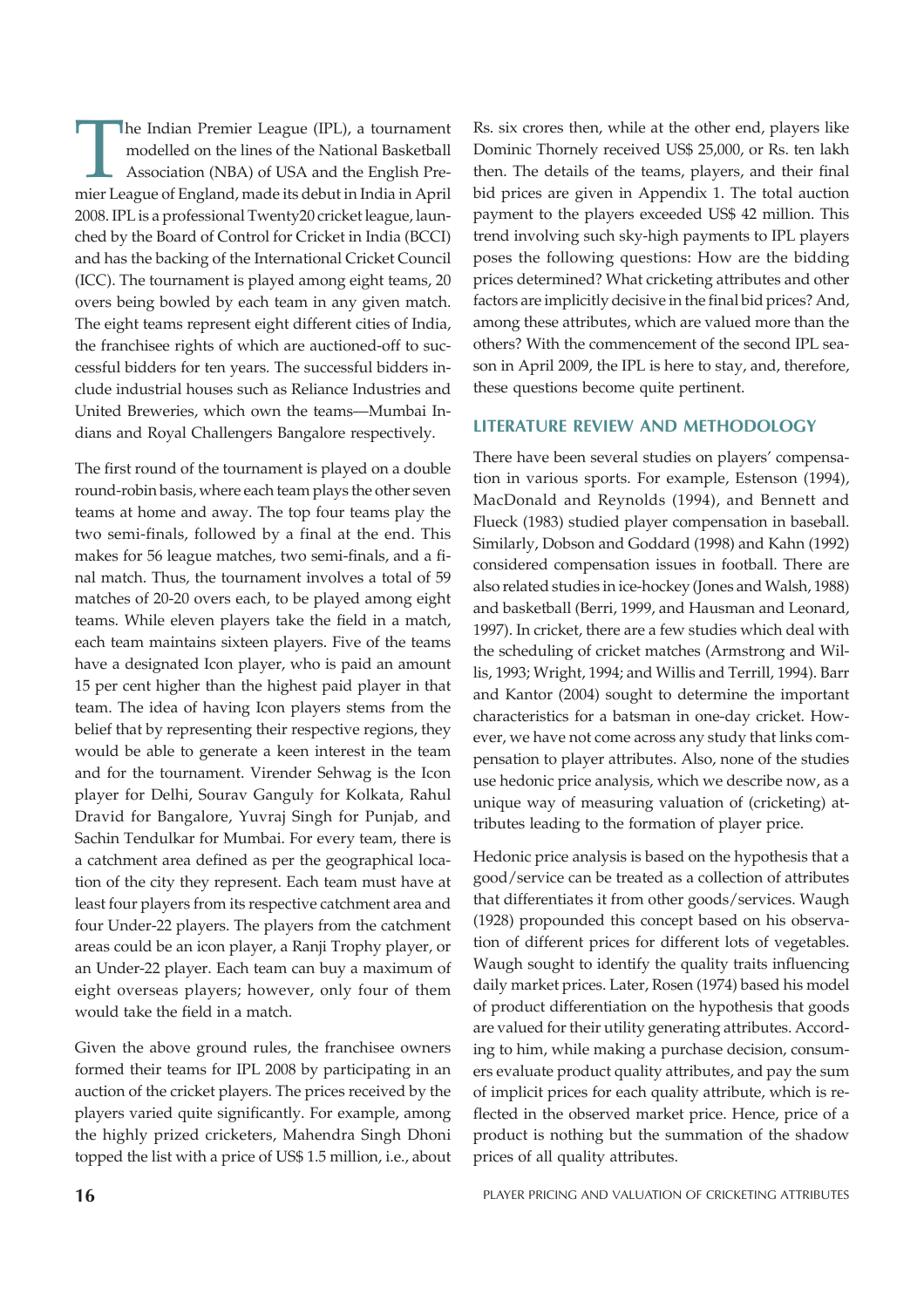Shapiro (1983) presented a theoretical framework to examine the halo effect on prices. Developing an equilibrium price-quality schedule for high-quality products, under the assumption of competitive markets and imperfect information, he showed that reputation facilitates a price premium; hence, reputation building can be considered as an investment good. Weemaes and Riethmuller (2001) studied the role of quality attributes on preferences for fruit juices. The study involved market valuation of various attributes of fruit juice. It did not consider consumers' preferences *per se* but generated quality attributes from the product label. The study revealed that consumers paid a premium for nutrition, convenience, and information. In a similar study on tea, Deodhar and Intodia (2004) showed that colour and aroma were the two important attributes of a prepared tea.

Extending the analogy to cricket, a cricket player is valued for his on-the-field (and perhaps, off-the-field) performance. We propose that a cricket player sells his cricketing services for the IPL tournament. The franchisee team owners bid for the players' services, for they would like to maximize their utility (chances of winning and maximizing profit), and player performance is an important argument of their utility function. In equilibrium, the final bid price of a player must be a function of the valuation of winning attributes of a player. Therefore, given the data on values of various attributes of the cricket players and their final bid prices, one can estimate the following hedonic price equation econometrically,

# (1)  $P_i = g(z_{i1}, \ldots, z_{ii}, \ldots, z_{in}),$

where *P<sup>i</sup>* is the final bid price paid to a cricketer *i* for the IPL tournament and  $z_{ij}$  is the value of the attribute  $j$  of the cricket player *i*. The hedonic price equation, in this context, is a locus of equilibrium final bid prices and player attributes, where buyers (team owners) and sellers (cricket players) participate in an auction. Derivation of the hedonic price equation is reported in Appendix 2.

# HYPOTHESES, DATA, AND REGRESSION RESULTS

Based on the hedonic price analysis discussed earlier, we hypothesize that the equilibrium final bid price of an IPL cricket player, as given in equation (1), is nothing but the sum total of the shadow prices of his attributes. IPL cricket being both a sport and a source of entertainment, we postulate that both cricketing and non-cricketing attributes must be contributing to the final bid price of the players. From the team owners' perspective, winning and crowd-pulling abilities of a player, are very crucial for IPL. Higher the winnability and crowd pulling attributes of the players, higher will be the revenue earned from sale of tickets, broadcasting rights, sports merchandize, memorabilia, and advertisements.

Considering IPL as a business proposition in an entertainment industry framework, we hypothesize that noncricketing attributes are as much important for drawing crowds as are the cricketing attributes. Such noncricketing attributes can be incorporated to estimate equation (1) by creating dummy variables. As mentioned earlier, apart from the cricketing abilities, IPL authorities seemed to recognize the regional popularity of the players by choosing five players in the auction as Icon players. These players are likely to be more valuable to the teams for their regional popularity. Glamour and controversies have also been part of the game and team owners would like to cash-in on this aspect as well. For example, media has associated charismatic players like Mahendra Singh Dhoni and Yuvraj Singh with film stars and they are quite popular among the youth. Similarly, just prior to the first IPL auction, Andrew Symonds and Harbhajan Singh got embroiled in a racial controversy and were perceived to attract big crowds.

Moreover, as the name itself suggests, IPL is mainly targeted at the Indian spectators for whom cricket is almost a religion. They certainly would like to see Indian players on the field. Therefore, *ceteris paribus*, team owners might have placed a premium on the Indian players over the foreign players. We also wondered if there were any franchisee fixed effects on the final bid price, i.e., whether or not any franchisee had paid more to its players on an average as compared to the payment made to the players of other franchisees. We capture all the above-mentioned non-cricketing attributes by introducing dummy variables to estimate equation (1) econometrically. The description of the dummy variables is given in Table 2.

While non-cricketing attributes matter in IPL, the success of IPL depends mainly on the core competencies of the cricket players, i.e., their cricketing attributes. Variables that capture the batting, bowling, agility, and stumping performances of cricket players must contribute to the players' final bid price. Data on final bid prices and values of cricketing attributes of players are readily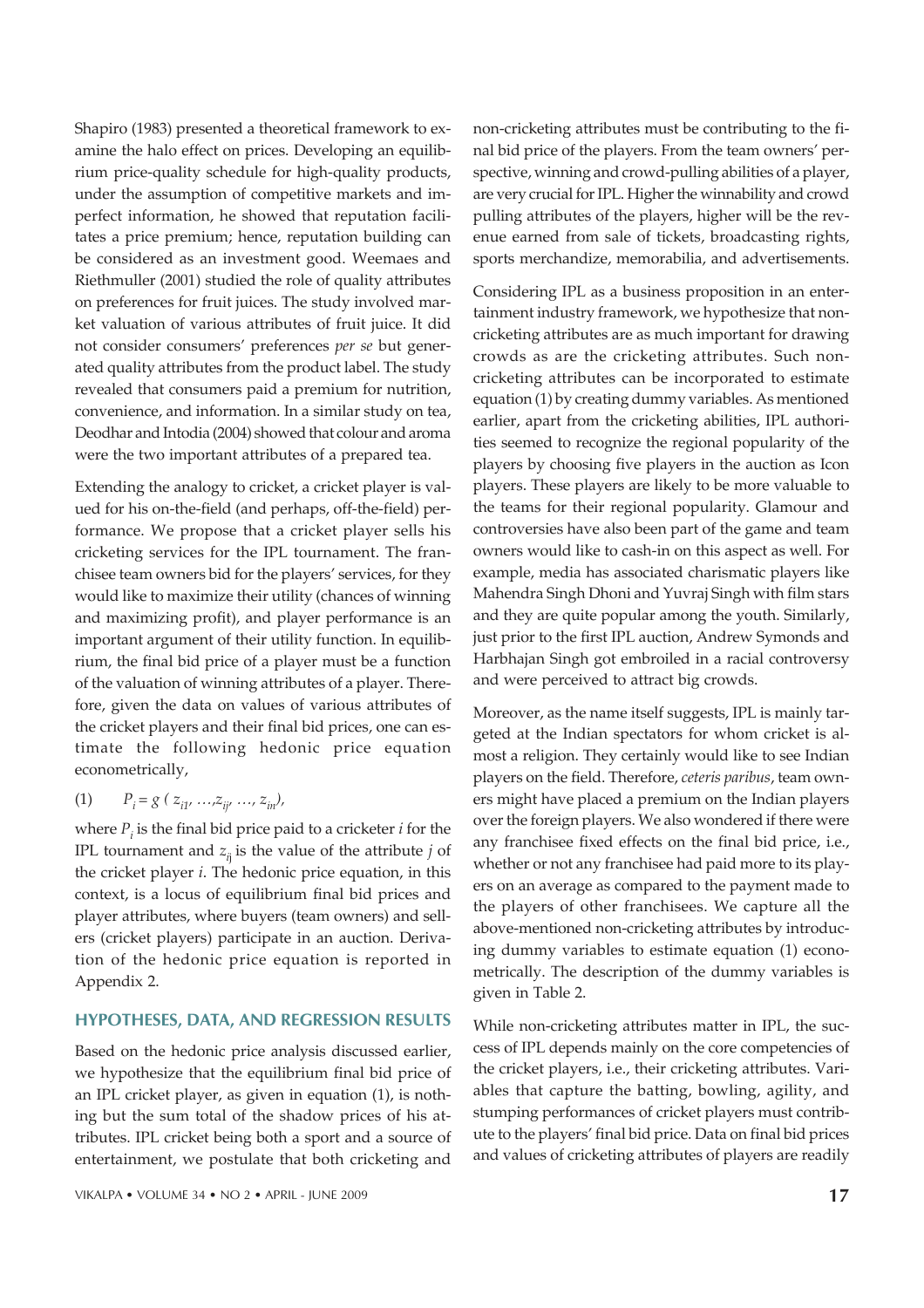available for IPL 2008. The data sources include the official website of IPL and two other websites, Cricinfo and Wikipedia. The bidding process involved 99 players but data is available only for 96 players (Table 1).<sup>1</sup> While we consider the final bidding price as the dependent variable, there is a wealth of data available on the cricketing attributes of IPL players hypothesized above. We have data from various forms of the game — Test matches, One Day Internationals (ODIs), Twenty20 matches, and First class cricket.

Among others, the variables available are runs scored, batting average, batting strike rate, number of centuries, number of half-centuries, player's age, number of catches taken, number of stumpings, number of wickets taken, bowling average, bowling economy rate, and bowling strike rate.

The relevant variables are drawn from observations on skills that are considered important for Twenty20 form of the game. For example, in this shorter version of the game, no one is likely to make centuries. However, a player contributing many half-centuries, and having high strike rate and batting average would be an asset has a reasonably high (adjusted) *R*-square and maintains parsimony, and there are sufficient degrees of freedom. Based on such guidelines, the variables chosen for estimating equation (1) and their description is reported in Table 2, and descriptive statistics of the non-dummy variables is given in Table 3. We estimated various Box-Cox transformations of the regression equation including double log, lin-log, and log-lin. Linear equation offered the best goodness of fit in terms of *R-*square, adjusted *R-*square, correct signs of the coefficients, *t-*statistics, and *F-*statistics. The exact specification of the regression is given below in Equation (2).

(2)  $+ \beta_{s} AGE + \beta_{s} BAB + \beta_{s} SRODI + \beta_{s} FIFTY + \beta_{u} SIMPNGS + \beta_{u} WICKETS + \epsilon_{u}$  $P = \alpha + \beta_{\frac{1}{2}}$ CON +  $\beta_{\frac{1}{2}}$ GLAM +  $\beta_{\frac{1}{3}}$ CNTRVRSY +  $\beta_{\frac{1}{4}}$ FRANCHISEE<sub>j</sub> +  $\beta_{\frac{1}{5}}$ COUNTRY<sub>j</sub>

#### Table 1: No. of Players from Different Countries for IPL 2008

| Country      | No. of Players Country |            | No. of Players |
|--------------|------------------------|------------|----------------|
| India        | 31                     | Australia  | 18             |
| South Africa | 12                     | Sri Lanka  |                |
| New Zealand  |                        | Bangladesh |                |
| Zimbabwe     |                        | Pakistan   |                |
| West Indies  |                        | England    |                |

for the team. While IPL is a batsman's game, a wickettaking bowler could put a lot of pressure on the opposition, and hence, he would be considered quite useful. In test cricket, being aged is not necessarily a drawback; however, in a quick-fire game of IPL, physical agility is important. Therefore, players' age would also be an important factor. To paraphrase Patterson (2000), Kennedy, and Gujarati (2003), model specification has to have a good combination of economic theory and empirical data, where the estimated variable coefficients have the right signs and are statistically significant, the equation

#### Table 2: Description of Variables

| <b>Description</b>                                                                                                                                                                                                                                                                                                           |
|------------------------------------------------------------------------------------------------------------------------------------------------------------------------------------------------------------------------------------------------------------------------------------------------------------------------------|
| Final bid price of a player in US dollars                                                                                                                                                                                                                                                                                    |
| Dummy variable with value 1 for five Icon players and 0 for others. The Icon<br>players are: Yuvraj Singh, Punjab; Sourav Ganguly, Kolkata; Rahul Dravid, Ban-<br>galore; Virender Sehwag, Delhi; and Sachin Tendulkar, Mumbai                                                                                               |
| Dummy variable with value 1 for the players having association with film stars.<br>The players are Mahendra Singh Dhoni, Chennai and Yuvraj Singh, Punjab                                                                                                                                                                    |
| Dummy variable with value 1 for the players involved in racial controversy. The<br>players are Harbhajan Singh, Mumbai and Andrew Symonds, Hyderabad                                                                                                                                                                         |
| Franchisee dummy for each team. Base dummy is Rajasthan Royals, Jaipur (RRJ).<br>$j = 1$ to 7 for franchisees teams Chennai Super Kings (CSK), Delhi Daredevils<br>(DD), Kings XI Punjab (KP), Royal Challengers Bangalore (RCB), Mumbai Indi-<br>ans (MI), Deccan Chargers Hyderabad (DCH), and Kolkata Knight Riders (KKR) |
| Country dummy for player's nationality. Base dummy is Pakistan. $j = 1$ to 6 for<br>countries India, Australia, New Zealand, Sri Lanka, South Africa, and Others.<br>Others include Bangladesh, England, Zimbabwe, and West Indies with 3 or less<br>players in IPL-2008                                                     |
| Age of the player in completed years                                                                                                                                                                                                                                                                                         |
| Batting average in all Twenty20 international matches                                                                                                                                                                                                                                                                        |
| Batting strike-rate in all one-day international matches                                                                                                                                                                                                                                                                     |
| Total number of half-centuries in all four forms of cricket                                                                                                                                                                                                                                                                  |
| Total number of stumpings in all four forms of cricket                                                                                                                                                                                                                                                                       |
| Total number of wickets taken in all four forms of cricket                                                                                                                                                                                                                                                                   |
|                                                                                                                                                                                                                                                                                                                              |

<sup>1</sup> However, complete data on all relevant cricketing attributes were available only for 64 players. Thus we could work only with 64 observations for the present study.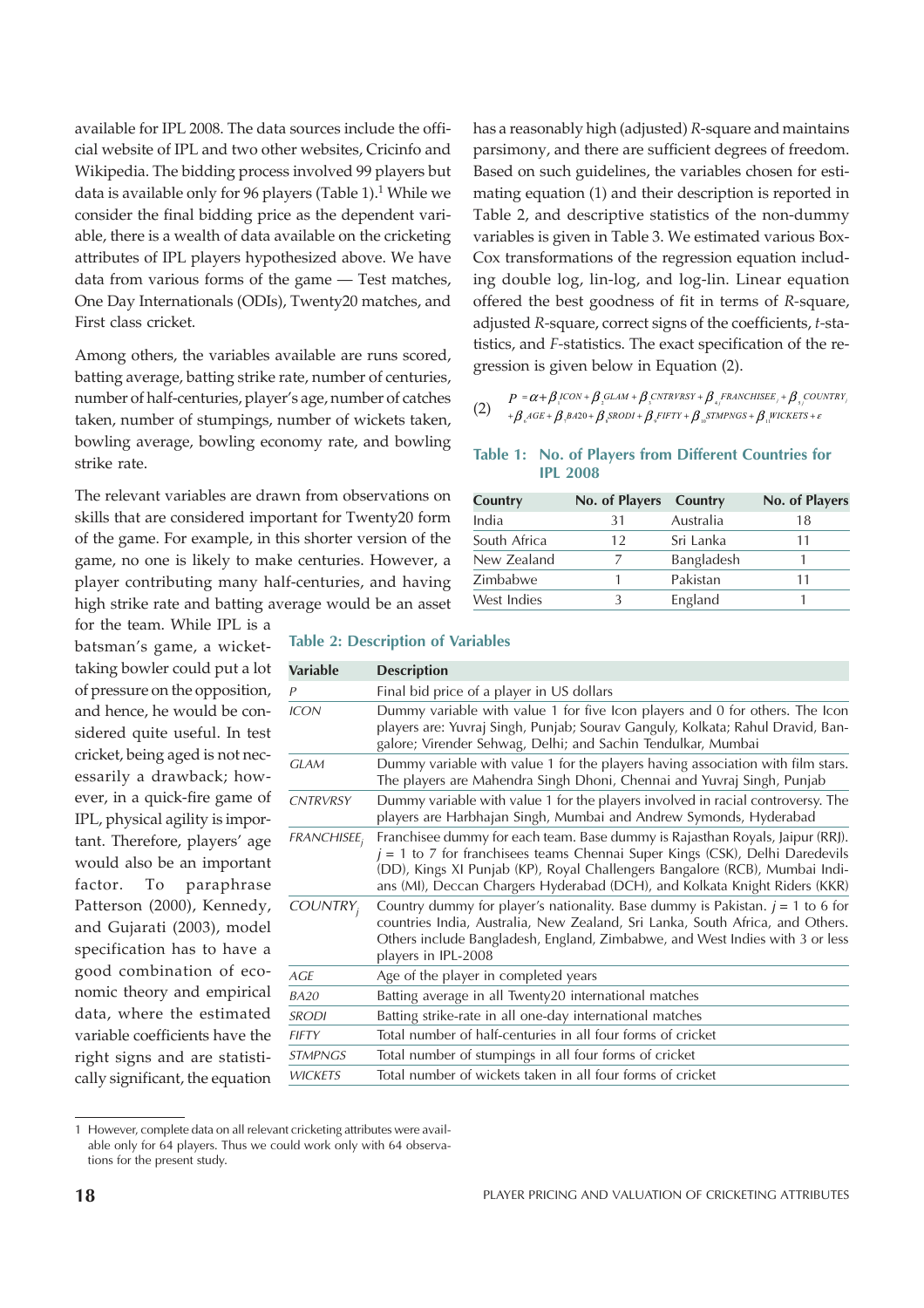| <b>Variable</b> | <b>Maximum</b> | <b>Minimum</b>   | Mean   | Std. Dev. |
|-----------------|----------------|------------------|--------|-----------|
| Ρ               | 1,500,000      | 50,000           | 466699 | 335420    |
| AGE             | 37             | 20               | 28.69  | 4.15      |
| <b>BA20</b>     | 96             | $\left($         | 21.67  | 16.05     |
| <b>SRODI</b>    | 132.29         | 36.17            | 79.18  | 14.72     |
| <b>FIFTY</b>    | 233            | 0                | 60.31  | 57.67     |
| <b>STMPNGS</b>  | 147            | O                | 9.44   | 27.73     |
| <b>WICKETS</b>  | 1,784          | $\left( \right)$ | 287.77 | 399.32    |

#### Table 3: Descriptive Statistics of Non-Dummy Variables  $(N=64)$

As reported in Table 4, *R*-Square and adjusted *R*-Square take a value of 0.77 and 0.65, and the *F*-statistics is 6.25 at 0.001 significance level. All non-dummy variables and key dummy variables are statistically significant at 0.05 level (two-tail test). These statistics indicate that the regression fit is quite robust.

#### Table 4: Regression Results

| <b>Variables</b> | <b>Parameter</b>                                         | <b>Estimate</b> | t-values* |
|------------------|----------------------------------------------------------|-----------------|-----------|
| Intercept        | $\alpha$                                                 | 221334          | 0.62      |
| <b>ICON</b>      | $\beta_{_1}$                                             | 52186           | 0.32      |
| <b>GLAM</b>      | $\beta_{2}$                                              | 453005          | 2.50      |
| <b>CNTRVRSY</b>  | $\beta_{3}$                                              | 384718          | 2.38      |
| FRANCHISEE;      |                                                          |                 |           |
| CSK              | $\beta_{41}$                                             | 190391          | 1.43      |
| DD               | $\beta_{42}$                                             | 205144          | 1.68      |
| KP               | $\beta_{43}$                                             | 236486          | 1.89      |
| RCB              | $\beta_{44}$                                             | 87437           | 0.74      |
| MI               | $\frac{\beta_{45}}{2}$                                   | 260570          | 1.90      |
| DCH              | $\beta_{46}$                                             | 125726          | 1.00      |
| <b>KKR</b>       | $\beta_{47}$                                             | 160183          | 1.34      |
| COUNTRY,         |                                                          |                 |           |
| India            | $\beta_{\underline{51}}$                                 | 257557          | 2.34      |
| Australia        | $\beta_{52}$                                             | 119826          | 1.11      |
| New Zealand      | $\beta_{53}$                                             | 74962           | 0.68      |
| Sri Lanka        | $\beta_{54}$                                             | $-5968$         | $-0.05$   |
| South Africa     | $\beta_{55}$                                             | 112204          | 1.05      |
| Other            | $\underline{\beta_{56}}$                                 | $-70266$        | 0.63      |
| AGE              | $\frac{\beta}{6}$                                        | $-28518$        | $-2.41$   |
| <b>BA20</b>      | $\beta_{7}$                                              | 5430            | 2.83      |
| <b>SRODI</b>     | $\beta_{8}$                                              | 4709            | 2.33      |
| <b>FIFTY</b>     | $\beta_{9}$                                              | 2762            | 3.86      |
| <b>STMPNGS</b>   | $\beta_{10}$                                             | 2767            | 2.65      |
| <b>WICKETS</b>   | $\beta_{\underline{\mathcal{1}}\underline{\mathcal{1}}}$ | 335             | 3.68      |

\* All coefficients with t-stat of 2 or more are significant at 5% two-tail test.  $R$ -square = 0.77, Adj.  $R$ -square = 0.65,  $F$ -stat = 6.25 at significance level 0.001.  $N = 64$  observations.

# INTERPRETATION OF RESULTS AND CONCLUDING COMMENTS

The coefficient of the variable ICON is highly insignificant. Thus, *ceteris paribus*, it appears that Sachin Tendulkar, Saurav Ganguly, Rahul Dravid, Virender Sehwag, and Yuvraj Singh do not earn any premium for their regional iconic popularity. The high final bid prices received by these players may truly reflect a compensation for their superior cricketing attributes. However, the statistically significant GLAM and CNTRVRSY variables suggest that Yuvraj Singh and Mahendra Singh Dhoni get a premium of about \$4,53,000, and, Andrew Symonds and Harbhajan Singh receive a premium of \$3,84,718. These high premiums, over and above the compensation for their cricketing attributes, seem to be a reflection of their ability to draw huge crowds nationally due to their charismatic association with film stars and the racial controversies surrounding them, respectively.

Does an Indian player command a premium over foreign players? The answer is, Yes. We consider  $\mathrm{COUNTRY}_j$  variables with Pakistan as the base dummy. As reported in Table 4, coefficients of all the country dummies are highly statistically insignificant except for that of India. On an average, therefore, it appears that Indian players receive a premium of more than \$2,50,000. Are there any franchisee fixed effects on the final bid price? Except for Mumbai Indians and Kings XI Punjab, no such statistically significant effects are observed. The team owners of Mumbai Indians and Kings XI Punjab seem to be better pay-masters offering on an average a premium of \$2,60,570 and \$2,36,486 respectively at a statistical significance level of 0.06.

The variables relating to the cricketing attributes of the players have the right signs and are highly significant. An increase in Twenty20 batting average (BA20) by one run fetches an additional US\$ 5,430 to the cricketer's final bidding price. Similarly, the number of half-centuries (FIFTY) in all forms of the game is also found to be rewarding with US\$ 2,761 for every additional half-century. Moreover, a one-point increase in the strike rate in One Day International (ODI) matches seems to fetch US\$ 4,709. This only goes to show that substantive quick runs are more sought after and rewarded in an IPL Twenty20 match. One would also expect age to play a role in the final bid prices. Regular and prolonged participation in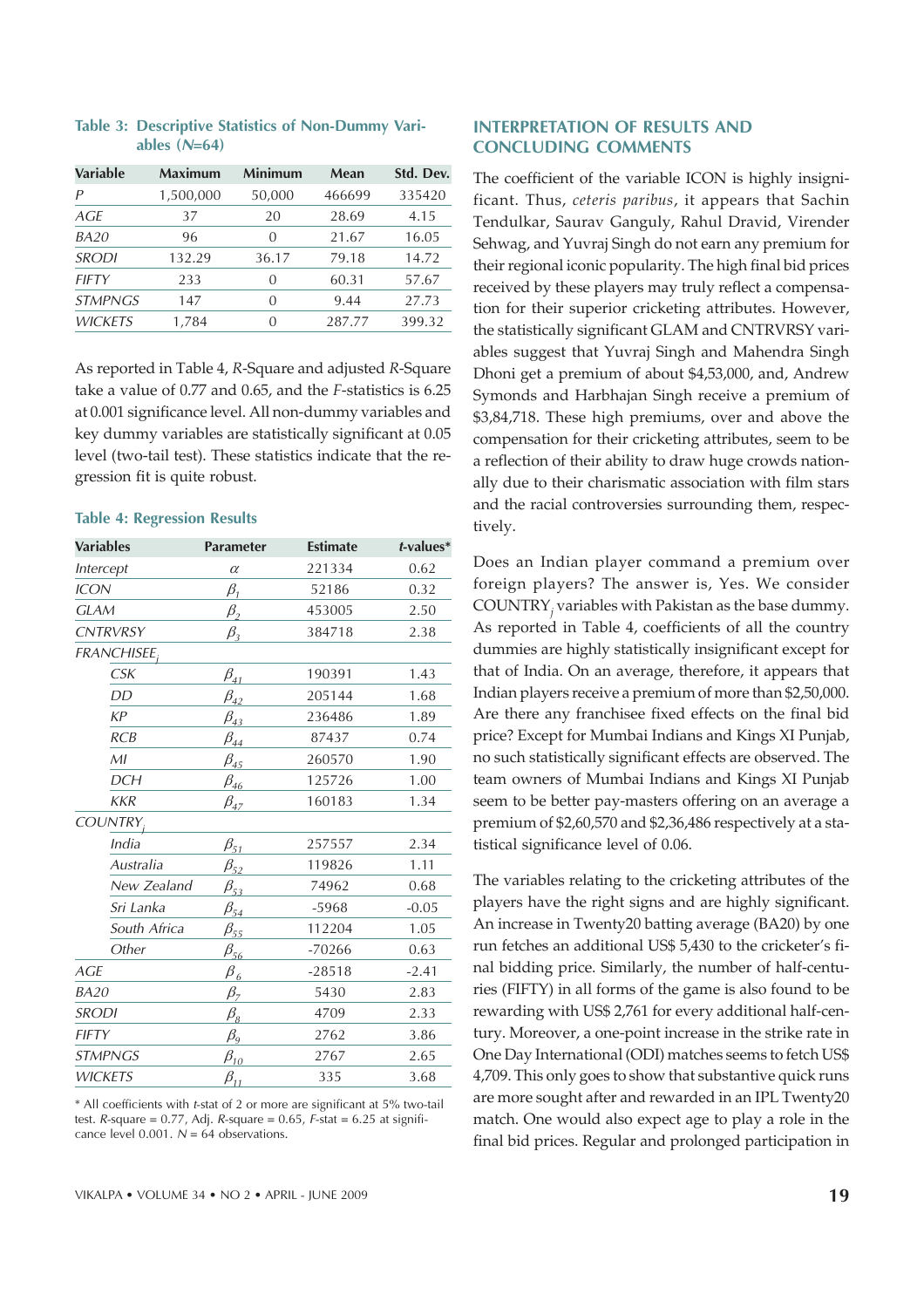games as well as biological aging is likely to make a person less agile and fit. This does get reflected in the final bid price with the coefficient for age being negative and statistically significant. On an average, a player loses out US\$ 28,518 for getting older by one more year. Moreover, every additional wicket taken (WICKETS) earns a player US\$ 335 and an additional stumping contributes about US\$ 2,766.

Among the existing sports researches in general and researches on cricket in particular, this paper is the first attempt to provide an objective valuation of cricketers based on the valuation of their cricketing and noncricketing attributes as perceived by the business of cricket. With the second IPL season having commenced in April 2009, it is clear that IPL is here to stay. We hope that this kind of research would facilitate a better understanding of the player price formation and underscore the predictive value of such data-driven analysis. With this paper, we hope to open a new innings in sportsrelated research, wherein players' attributes are used to objectively evaluate their market value. The analysis and methodology need not be relevant to IPL alone. It can be used to create payment benchmarks in other forms of the game such as Test Cricket and could be extended to other sports as well.

| <b>Team</b>         | Player               | <b>Final Bid</b><br>Price (US\$) | Team                        | Player                 | <b>Final Bid</b><br>Price (US\$) |
|---------------------|----------------------|----------------------------------|-----------------------------|------------------------|----------------------------------|
| Chennai Super Kings | Matthew Hayden       | 375,000                          | Rajasthan Royals            | Dimitri Mascarenhas    | 100,000                          |
| Chennai Super Kings | Stephen Fleming      | 350,000                          | Rajasthan Royals            | Shane Watson           | 125,000                          |
| Chennai Super Kings | Suresh Raina         | 650,000                          | Rajasthan Royals            | Sohail Tanvir          | 100,000                          |
| Chennai Super Kings | Michael Hussey       | 350,000                          | Rajasthan Royals            | Shane Warne            | 450,000                          |
| Chennai Super Kings | Mahendra Singh Dhoni | 1,500,000                        | Rajasthan Royals            | Munaf Patel            | 275,000                          |
| Chennai Super Kings | Parthiv Patel        | 325,000                          | Rajasthan Royals            | Morne Morkel           | 60,000                           |
| Chennai Super Kings | Jacob Oram           | 675,000                          | Kings XI Punjab             | Yuvraj Singh           | 1,063,750                        |
| Chennai Super Kings | Albie Morkel         | 675,000                          | Kings XI Punjab             | Mahela Jayawardene     | 475,000                          |
| Chennai Super Kings | Viraj Kadbe          | 30,000                           | Kings XI Punjab             | Ramnaresh Sarwan       | 225,000                          |
| Chennai Super Kings | Muttiah Muralitharan | 600,000                          | Kings XI Punjab             | Simon Katich           | 200,000                          |
| Chennai Super Kings | Joginder Sharma      | 225,000                          | Kings XI Punjab             | Luke Pomersbach        | 54,000                           |
| Chennai Super Kings | Makhaya Ntini        | 200,000                          | Kings XI Punjab             | Kumar Sangakkara       | 700,000                          |
| Delhi Daredevils    | Virender Sehwag      | 833,750                          | Kings XI Punjab             | Irfan Pathan           | 925,000                          |
| Delhi Daredevils    | Tilakratne Dilshan   | 250,000                          | Kings XI Punjab             | Ramesh Powar           | 170,000                          |
| Delhi Daredevils    | Gautam Gambhir       | 725,000                          | Kings XI Punjab             | James Hopes            | 300,000                          |
| Delhi Daredevils    | Manoj Tiwary         | 675,000                          | Kings XI Punjab             | <b>Brett Lee</b>       | 900,000                          |
| Delhi Daredevils    | Dinesh Kartik        | 525,000                          | Kings XI Punjab             | S Sreesanth            | 625,000                          |
| Delhi Daredevils    | AB de Villiers       | 300,000                          | Kings XI Punjab             | Piyush Chawla          | 400,000                          |
| Delhi Daredevils    | Daniel Vettori       | 625,000                          | Kings XI Punjab             | Kyle Mills             | 150,000                          |
| Delhi Daredevils    | Shoaib Malik         | 500,000                          | Royal Challengers Bangalore | Rahul Dravid           | 1,035,000                        |
| Delhi Daredevils    | Farveez Maharoof     | 225,000                          | Royal Challengers Bangalore | Shivnarine Chandrapaul | 200,000                          |
| Delhi Daredevils    | Mohammed Asif        | 650,000                          | Royal Challengers Bangalore | Wasim Jaffer           | 150,000                          |
| Delhi Daredevils    | Glenn McGrath        | 350,000                          | Royal Challengers Bangalore | Misbah-Ul-Haq          | 125,000                          |
| Delhi Daredevils    | <b>Brett Geeves</b>  | 50,000                           | Royal Challengers Bangalore | Ross Taylor            | 100,000                          |
| Rajasthan Royals    | Graeme Smith         | 475,000                          | Royal Challengers Bangalore | Mark Boucher           | 450,000                          |
| Rajasthan Royals    | Mohammad Kaif        | 675,000                          | Royal Challengers Bangalore | Shreevats Goswami      | 30,000                           |
| Rajasthan Royals    | Justin Langer        | 200,000                          | Royal Challengers Bangalore | Jacques Kallis         | 900,000                          |
| Rajasthan Royals    | Younis Khan          | 225,000                          | Royal Challengers Bangalore | Cameron White          | 500,000                          |
| Rajasthan Royals    | Kamran Akmal         | 150,000                          | Royal Challengers Bangalore | Anil Kumble            | 500,000                          |
| Rajasthan Royals    | Yusuf Pathan         | 475,000                          | Royal Challengers Bangalore | Zaheer Khan            | 450,000                          |

# Appendix 1: Teams, Players, and Prices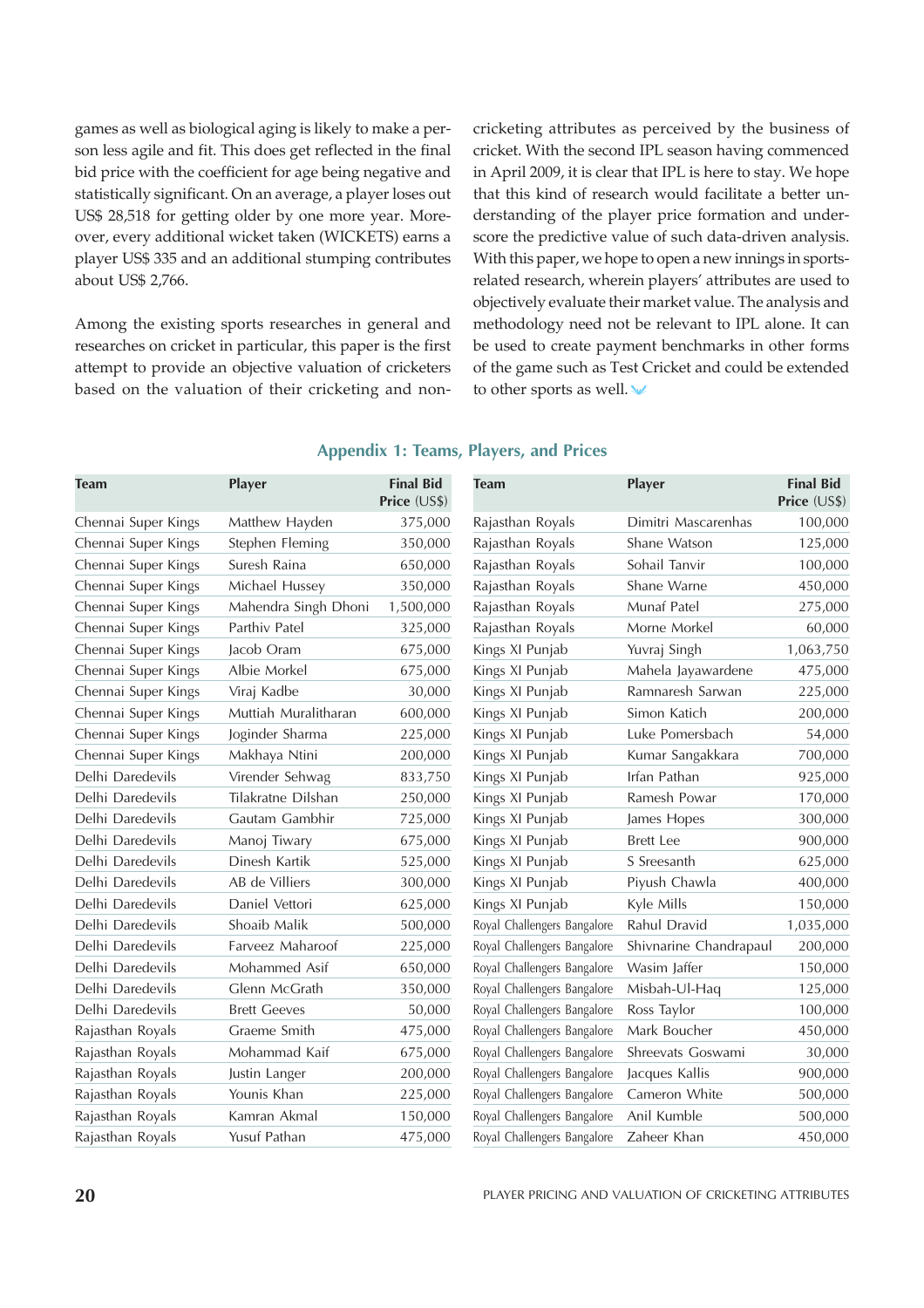| <b>Team</b>                 | <b>Player</b>    | <b>Final Bid</b><br>Price $(US$)$ | <b>Team</b>           | <b>Player</b>        | <b>Final Bid</b><br>Price $(US$)$ |
|-----------------------------|------------------|-----------------------------------|-----------------------|----------------------|-----------------------------------|
| Royal Challengers Bangalore | Nathan Bracken   | 325,000                           | Deccan Chargers       | Andrew Symonds       | 1,350,000                         |
| Royal Challengers Bangalore | Dale Steyn       | 325,000                           | Deccan Chargers       | Shahid Afridi        | 675,000                           |
| Royal Challengers Bangalore | Praveen Kumar    | 300,000                           | Deccan Chargers       | Scott Styris         | 175,000                           |
| Royal Challengers Bangalore | Abdur Razzak     | 50,000                            | Deccan Chargers       | Rudra Pratap Singh   | 875,000                           |
| Mumbai Indians              | Sachin Tendulkar | 1,121,250                         | Deccan Chargers       | Chaminda Vaas        | 200,000                           |
| Mumbai Indians              | Sanath Jayasurya | 975,000                           | Deccan Chargers       | Nuwan Zoysa          | 110,000                           |
| Mumbai Indians              | Robin Uthappa    | 800,000                           | Kolkata Knight Riders | David Hussey         | 625,000                           |
| Mumbai Indians              | Loots Bosman     | 175,000                           | Kolkata Knight Riders | <b>Ricky Ponting</b> | 400,000                           |
| Mumbai Indians              | Ashwell Prince   | 175,000                           | Kolkata Knight Riders | Salman Butt          | 100,000                           |
| Mumbai Indians              | Shaun Pollock    | 550,000                           | Kolkata Knight Riders | Sourav Ganguly       | 1,092,500                         |
| Mumbai Indians              | Dominic Thornely | 25,000                            | Kolkata Knight Riders | Tatenda Taibu        | 125,000                           |
| Mumbai Indians              | Harbhajan Singh  | 850,000                           | Kolkata Knight Riders | Brendon McCallum     | 700,000                           |
| Mumbai Indians              | Lasith Malinga   | 350,000                           | Kolkata Knight Riders | Chris Gayle          | 800,000                           |
| Mumbai Indians              | Dilhara Fernando | 150,000                           | Kolkata Knight Riders | Ajit Agarkar         | 350,000                           |
| Deccan Chargers             | V V S Laxman     | 375,000                           | Kolkata Knight Riders | Mohammad Hafeez      | 100,000                           |
| Deccan Chargers             | Rohit Sharma     | 750,000                           | Kolkata Knight Riders | Ishant Sharma        | 950,000                           |
| Deccan Chargers             | Herschelle Gibbs | 575,000                           | Kolkata Knight Riders | Shoaib Akhtar        | 450,000                           |
| Deccan Chargers             | Chamara Silva    | 100,000                           | Kolkata Knight Riders | Murali Kartik        | 425,000                           |
| Deccan Chargers             | Adam Gilchrist   | 700,000                           | Kolkata Knight Riders | Umar Gul             | 150,000                           |

Source: Wikipedia

#### Appendix 2: Hedonic Price Equation\*

Consider a utility maximization problem of an individual. The objective function and the constraint for utility maximization can be specified as:

(1) Max 
$$
U = f(X, Z)
$$
 s.t.  $M - P_i - X = 0$ ,

where *Z* is a vector representing a particular good in question with *n* quality attributes,  $z_{i1}, \ldots, z_{i j}, \ldots, z_{i n}$ . *X* is a numeraire, composite commodity of non-Z goods, and  $M$  is income. An implicit assumption is that each individual purchases only one unit of the product in a given period  $t$ .

The basic assumption of the hedonic price analysis is that utility is enhanced not by the consumption of an economic good but by the characteristics of that good. Therefore, the market price of the good is the sum of the prices consumers are willing to pay for each characteristic that enhances its utility. With firms producing Z with a variety of combinations of its quality attributes, Z becomes a differentiated product. Applying first order condition for the choice of characteristics  $z_i$  we get:

$$
(2) \frac{\delta U/\delta z_j}{\delta U/\delta X} = \frac{\delta P_i}{\delta z_j}
$$

Equation (2) is nothing but stating the law of equimarginal utility between two goods, X and  $z_j$ .  $\delta P/\delta z_j$  is the marginal implicit price for characteristic  $z_{j.}^{\phantom{\dag}}$  Further, the utility function  $\,\overline{U}$  can be rewritten as:

(3) 
$$
U = U (M - P_i, z_{i1}, \ldots, z_{ij}, \ldots, z_{in})
$$

Inverting equation (3) and solving for  $P_i$  with  $z_j$  as a variable and  $U^*$  and  $z^*$ , being held constant at their optimal values associated with problem in (1), we can write a bid curve  $B_j$  as follows:

(4) 
$$
B_j = B_j (z_j, z_j, U^*)
$$

Holding other things at the optimal level, equation (4) describes the maximum amount an individual would be willing to pay for a unit of Z as a function of  $z_j$ . A well-behaved bid curve is ought to exhibit a diminishing willingness to pay with respect to z<sub>j</sub>. Based on their individual preferences and/or incomes, consumers can have different bid curves  $B^1_{j}(z_j)$  and  $B^2_{j}(z_j)$  as shown in Figure 1.





\* Adapted from Schamel, Gabbert and Witzke (1998).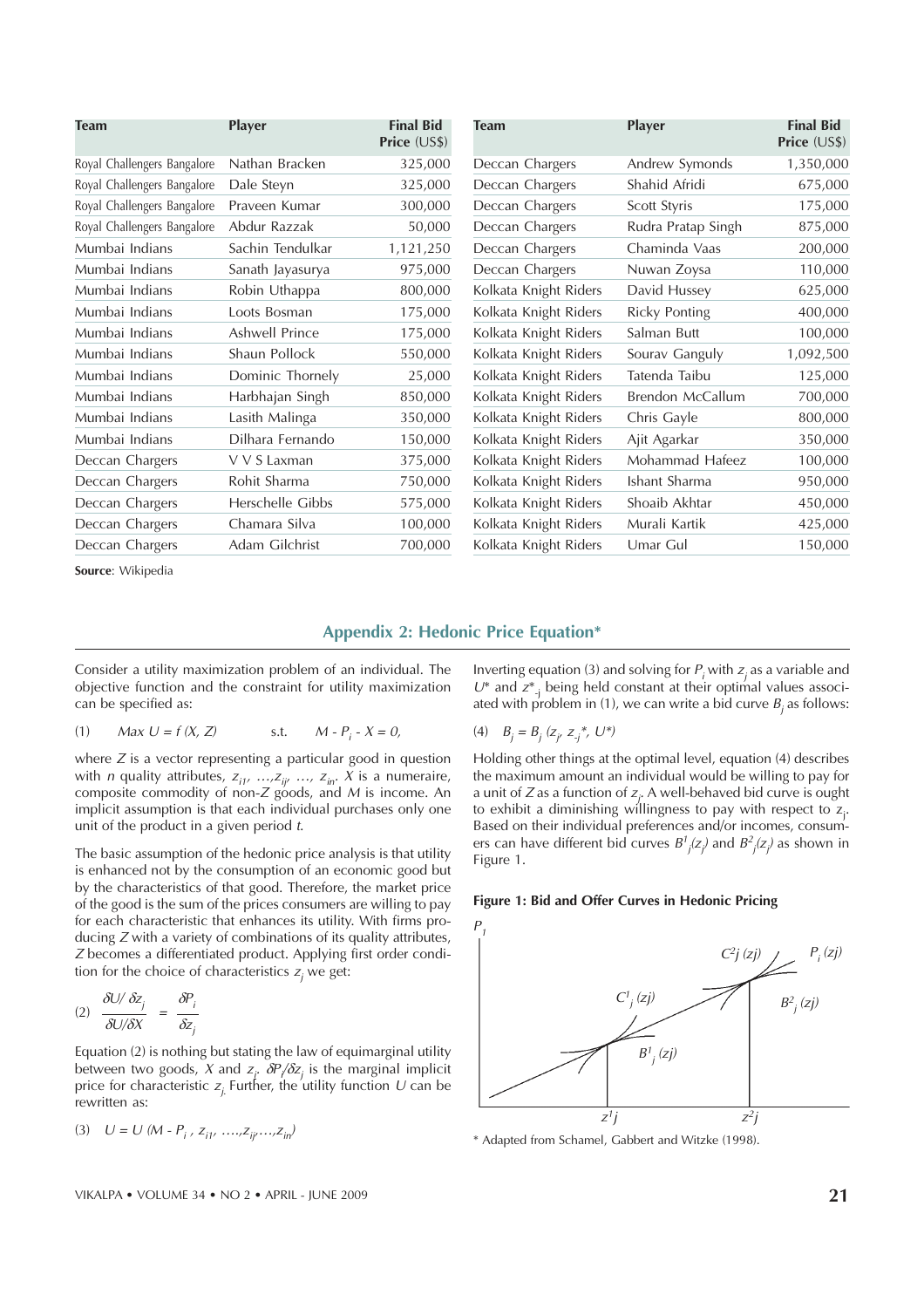On the supply side as well, firm's cost of production depends on the characteristics of the product. Offer curve for the characteristic z<sub>j</sub> derived from the firm's cost function can be represented by:

(5) 
$$
C_j = C_j (z_j, z_j^*, p^*)
$$

Equation (5) explains the minimum price a firm would accept to sell a unit of Z as function of  $z_j$  holding other attributes and profit at the optimal level. Offer curves  $C^1_j(z_j)$  and  $C^2_j(z_j)$  for two individual producers are also shown in Figure 1. In equilibrium, i.e., the situation in which consumers and producers trade Z for an agreed price, the bid and offer curves for the quality attribute  $z_{\overline{j}}$  for each market participant must be tangent to each other. We

#### **REFERENCES**

- Armstrong, J and Willis, R J (1993). "Scheduling the Cricket World Cup: A Case Study," *The Journal of the Operational Research Society*, 44(11), 1067-1072.
- Barr, G D I and Kantor, B S (2004). "A Criterion for Comparing and Selecting Batsmen in Limited Overs Cricket," *Journal of the Operational Research Society*, 55(12), 1266-1274.
- Bennett, J M and Flueck, J A (1983). "An Evaluation of Major League Baseball Offensive Performance Models," *The American Statistician*, 37(1), 76-82.
- Berri, D J (1999). "Who Is 'Most Valuable'? Measuring the Player's Production of Wins in the National Basketball Association," *Managerial and Decision Economics*, 20(8), 411-427.
- Cricinfo. http://www.cricinfo.com/, as on April 26, 2008.
- Deodhar, S Y and V Intodia (2004). "What's in a Drink You Call a Chai?: Quality Attributes and Hedonic Price Analysis of Tea," *Journal of International Food and Agribusiness Marketi*ng, 15(3), 43-57.
- Dobson, S and Goddard, J (1998). "Performance, Revenue, and Cross Subsidization in the Football League, 1927-1994," *The Economic History Review*, New Series, 51(4), 763-785.
- Estenson, P S (1994). "Salary Determination in Major League Baseball: A Classroom Exercise," *Managerial and Decision Economics*, 15(5), 537-541.
- Gujarati, D N (1993). *Basic Econometric*, Fourth Edition, New York: McGraw Hill, 516.
- Hausman, J A and Leonard, G K (1997). "Superstars in the National Basketball Association: Economic Value and Policy," *Journal of Labor Economics*, 15(4), 586-624.
- IPL. Indian Premier League Blog; http://premierleaguecricket. in/, as on April 26, 2008.
- IPL. Indian Premier League; http://iplt20.com/, as on April 26, 2008.
- Jones, J C H and Walsh, W D (1988). "Salary Determination in the National Hockey League: The Effects of Skills, Franchise Characteristics, and Discrimination," *Industrial and Labor Relations Review*, 41(4), 592-604.
- Kahn, L M (1992). "The Effects of Race on Professional Football Players' Compensation," *Industrial and Labor Relations Review*, 45(2), 295-310.

assume that a straight line  $P_i(z)$  represents these tangencies as shown in Figure 1. Thus,  $P_i(z)$  represents the equilibrium locus for all individual bid and offer curves. We call this function the Hedonic Price Function. For a commodity  $Z$  with  $n$  number of attributes this Hedonic Price Function can be represented by the following notation.

(6) 
$$
P_i = g(z_{i1}, ..., z_{ij}, ..., z_{in})
$$

If the relevant information on various brands of the differentiated good Z is available, one should be able to estimate equation (6) econometrically. The results would indicate the relative importance consumers attach to the various quality attributes of  $Z$ .  $\vee$ 

- Kennedy, P. "Sinning in the Basement: What Are the Rules? The Ten Commandments of Applied Econometrics," unpublished manuscript.
- MacDonald, D N and Reynolds, M O (1994). "Are Baseball Players Paid Their Marginal Products?" *Managerial and Decision Economics*, 15(5), 443-457.
- Mark, J; Brown, F and Pierson, B J (1981). "Consumer Demand Theory, Goods and Characteristics: Breathing Empirical Content into the Lancastrian Approach," *Managerial and Decision Economics*, 2(1), 32-39.
- Patterson, K (2000). *An Introduction to Applied Econometrics*, New York: St. Martin's Press, p.10.
- Rosen, S (1974). "Hedonic Prices and Implicit Markets: Product Differentiation in Pure Competition," *Journal of Political Economy*, 82(1), 34-55.
- Schamel, G, Gabbert, S, and Witzke, H (1998). "Wine Quality and Price: A Hedonic Approach," In D. Pick *et al* (Ed.), *Global Markets for Processed Foods: Theoretical and Practical Issues,* Boulder, Co: Westview Press, 211-221.
- Shapiro, C (1983). "Premium for High Quality Products as Returns to Reputations," *Quarterly Journal of Economics*, 98(4), 659-79.
- Waugh, F V (1928). "Quality Factors Influencing Vegetable Prices," *Journal of Farm Economics,* 10, 185-196.
- Weemaes, H and Riethmuller, P (2001). "What Australian Consumers like about Fruit Juice: Results from a Hedonic Analysis," Paper presented at *The World Food and Agribusiness Symposium*, International Food and Agribusiness Management Association, Sydney, June 27-28.
- Wikipedia. http://en.wikipedia.org/wiki/Indian\_Premier\_ League#Franchises viewed on April 26, 2008.
- Willis, R J and Terrill, B J (1994). "Scheduling the Australian State Cricket Season Using Simulated Annealing," *The Journal of the Operational Research Society*, 45(3), 276- 280.
- Wright, M (1994). "Timetabling County Cricket Fixtures Using a Form of Tabu Search," *The Journal of the Operational Research Society*, 45(7), 758-770.